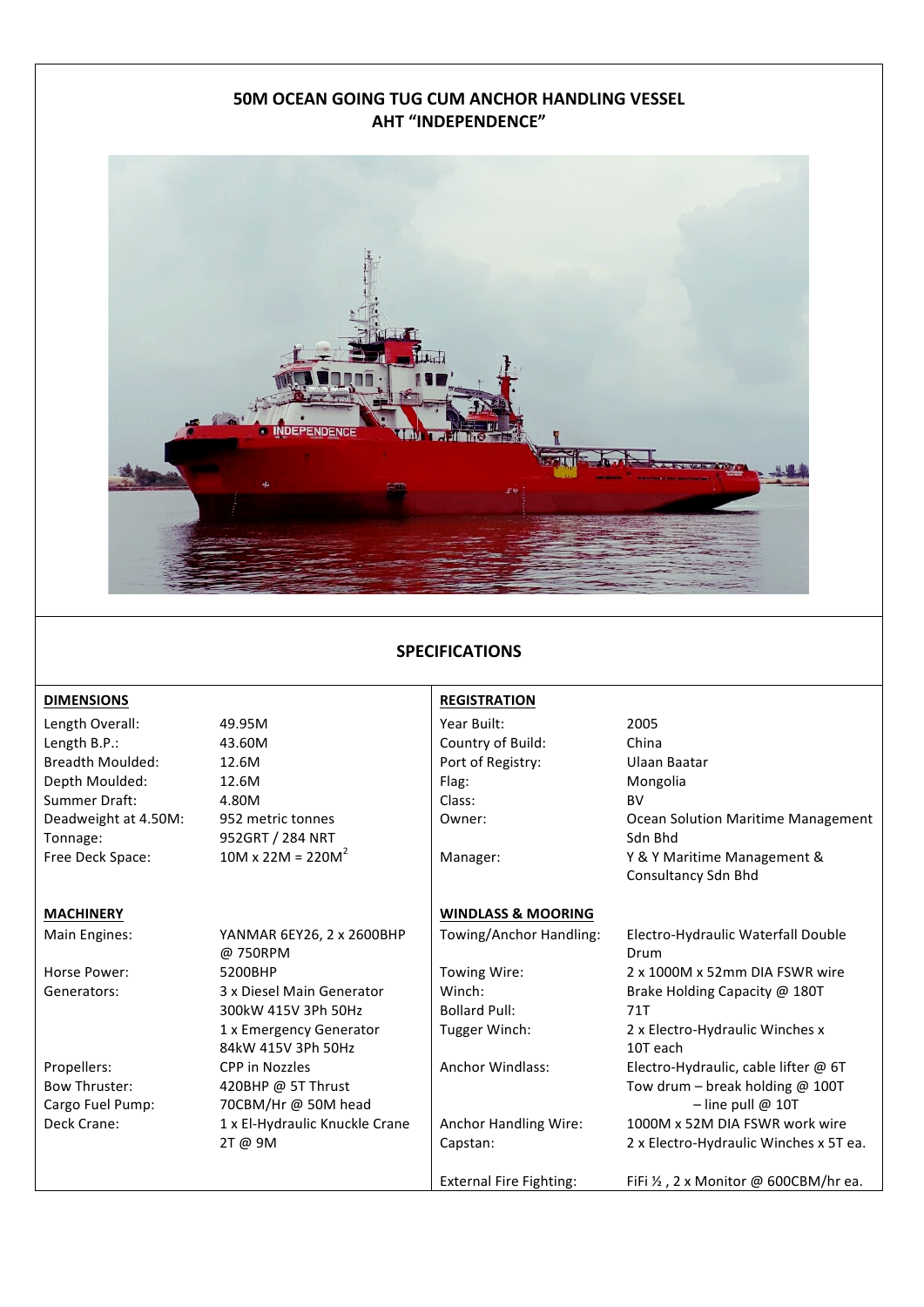| <b>CAPACITIES</b>                                                                                             |                                              | <b>PERFORMANCE</b>                                 |                                                                          |
|---------------------------------------------------------------------------------------------------------------|----------------------------------------------|----------------------------------------------------|--------------------------------------------------------------------------|
| Fuel Oil:<br>Fresh Water:<br>Foam:<br>Oil Dispersant:<br>Oil Spill Recovery Tank:<br>(incl. in fuel capacity) | 500CBM<br>242CBM<br>16CBM<br>19CBM<br>126CBM | Speed:<br>Shark Jaw & Towing Pin:<br>Stern Roller: | 14 knots<br>SWL 200T, Hydraulic Retractable Type<br>SWL 120T 3.5M x 1.5M |
| <b>ACCOMODATION</b>                                                                                           | 30 men                                       |                                                    |                                                                          |